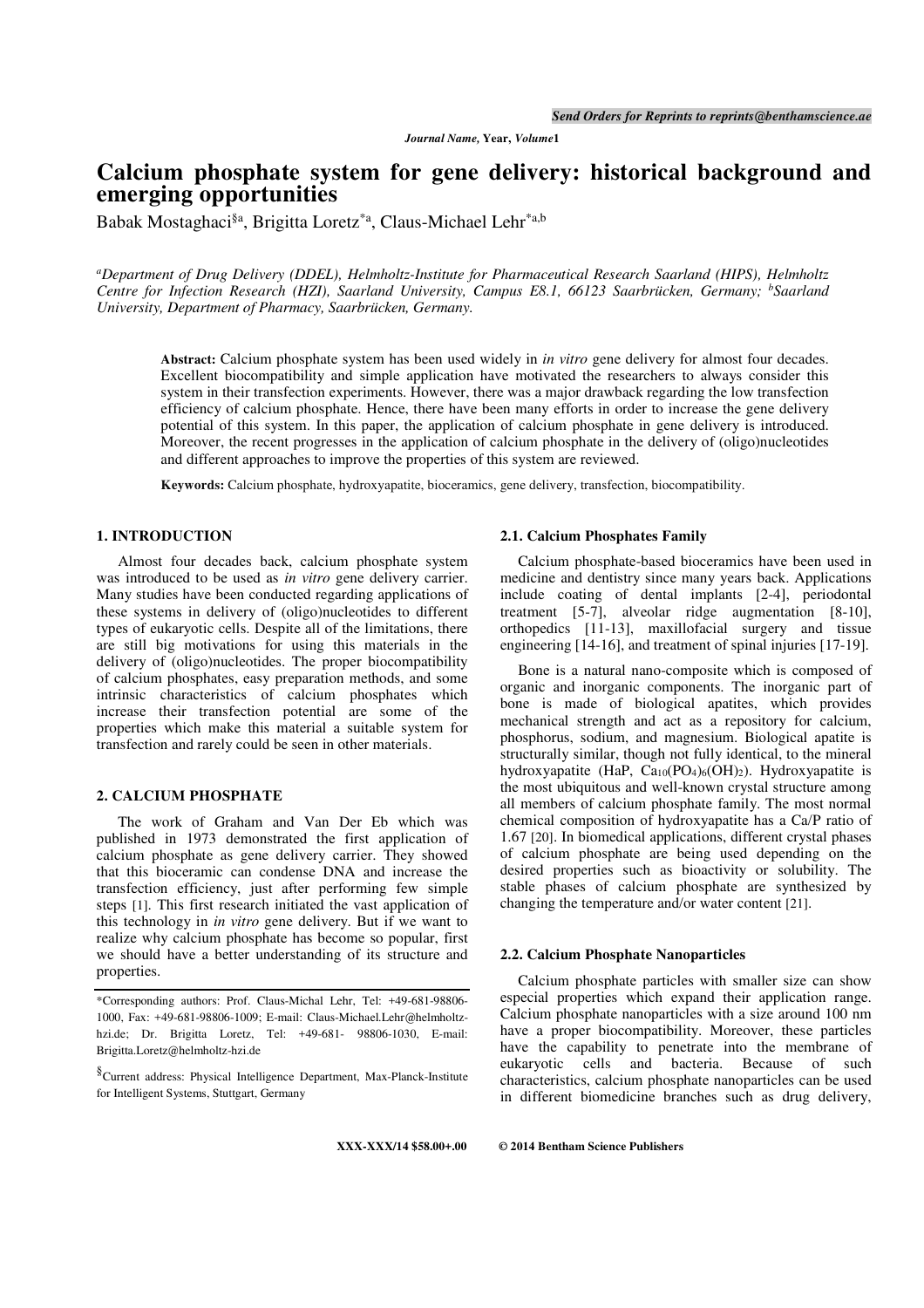#### 2 Journal Name, 2014, Vol. 0, No. 0 Mostaghaci et al.

gene delivery, and imaging [22]. To produce high quality HaP bioceramic which is used to build artificial bone substitutes, using smaller particles is usually a better choice in front of bigger particles. Using HaP powder with a size in nanometric range results in a high quality casting and sintering procedures which leads to better biological and mechanical properties of the final biomedical construct [23].

# 3. CALCIUM PHOSPHATE AS GENE DELIVERY **CARRIER**

#### 3.1. Historical Background

The first application of calcium phosphate in gene delivery was reported by Graham and Van Der EB in 1973. In their study, calcium phosphate precipitates were used for transfecting cells with Adenovirus 5 DNA to investigate their infectivity [1]. They diluted Adenovirus 5 DNA in phosphate buffer and after adding calcium chloride, the mixture was incubated with KB Cells. It was shown that by adding the calcium precursor, the uptake of DNA significantly increased which led to a higher infectivity. This technique showed a transfection efficiency 100 times more than the DEAE-dextran method which was a conventional protocol for in vitro gene delivery at that time.

Using the same approach, this group conducted another study to transform rat kidney cells with the DNA of human adenovirus 5. They clearly saw the round and densely packed cells which are the typical characteristics for the adenovirus transfection. They indicated that the "calcium technique" was a very efficient and reproducible method for adenovirus DNA transformation [24].

Graham, Veldhuisen and Wilkie used "calcium phosphate" method to investigate the infectivity of herpes simplex virus type I (HSV-I) [25]. In another study, Abrahams and Van Der EB transformed the cells from rat kidney cells and also mouse 3T3 cells with Simian Virus 40 DNA. The results showed the reproducibility of this method for in vitro transformation [26]. Calcium phosphate was also used successfully to transform primary baby rat kidney (BRK) cells with specific fragments of human adenoviruses 2 and 5 DNAs [27].

In 1976, Stow and Wilkie reported that treatment of cells with dimethyl sulphoxide (DMSO) after transforming them with "Herpes Simplex Virus DNA"/calcium phosphate complex increased the number of obtained plaques which was an indicator for more efficient transformation. In other conventional method for transformation (DEAE-dextran) using DMSO did not lead to significant enhancement [28].

Calcium phosphate method had become a common protocol for in vitro gene delivery in the 1980s. In 1981, Corsaro and Pearson investigated some of the parameters which affect the transformation efficiency, such as rinsing the cells with DMSO [29]. An additional variable in this experiment was investigated which was the exposure time of DNA/calcium phosphate complex to cells. It was shown that when a suboptimal DNA exposure time was used (e.g. 4-12) hours) the rinsing with DMSO increased the transformation

efficiency. On the other hand, rinsing with DMSO had no effect when optimal conditions were applied. The results indicated that rinsing with DMSO did not have significant effect on transformation efficiency. Another result of their study was about the formation of calcium phosphate precipitates. It was shown that it would be better to add the DNA/CaCl<sub>2</sub> solution to the HEPES-phosphate buffer rather than in the reverse order. It was also concluded that it is important to mix the solutions in a drop-wise manner. [29].

In 1982, a research group at Yale University conducted a research on uptake mechanism of DNA/calcium phosphate complex into mammalian cells by using electron microscopy and fluorescent staining [30, 31]. Electron microscopy and filter hybridization studies revealed that most of the DNA enters into the cells by phagocytosis. The effect of different drugs and respiratory inhibitors on the uptake of DNA was also investigated. Results showed that the phagocytosis of the DNA is inhibited by respiratory inhibitors, such as Colcemid, which disassembles the microtubules. It was concluded that the uptake of DNA/calcium phosphate is through a "receptor mediated" phagocytosis mechanism. In another part of the study, it was shown that ATP-depleted and cold-treated cells were not able to adsorb the complex. Thus the uptake of DNA/calcium phosphate complex is an energy- and temperature-dependent process [30].

The pH of calcium phosphate forming solution has an important effect on cell transformation efficiency. It was shown that only when the calcium phosphate/DNA complex formation was conducted in the pH range of 7.1 to 7.5, the cell uptake of the complex happened. In the case of pH above 7.5, it was not possible to detect any cell uptake. The DNA/calcium phosphate ratio is also important regarding the uptake of the complexes. In the case of higher ratios (increase amount of DNA), the expression of cytoplasmic fluorescence was drastically reduced which was a sign of less efficient transformation [31].

One of the limitations in calcium phosphate system is due to the degradation of the DNA before arriving the nucleus, where gene expression takes place. In 1983, Luthman and Magnusson conducted a research on increasing the efficiency of transfection by inhibiting the lysosomal degradation of the DNA, using Chloroquine as a lysosomotropic compound. They went through a conventional calcium phosphate transformation procedure, but they added Chloroquine to the growth medium. It was shown that using Chloroquine can increase the number of transfected cells. This conclusion was supported by the results of experiments in which cells were transfected with linear forms of viral DNA. In that case, in Chloroquine treated cells, the number of DNA molecules which re-circularized and were able to replicate was much higher than in untreated cells [32].

Having the same idea, in 1984 a research group in Norway used different chemical agents to inhibit the intracellular degradation (such as 3-methyl adenine, NH4Cl, FCPP, and etc.). It was shown that using the degradation inhibitors led to a higher transformation efficiency due to the increasing of the cytoplasmic level of exogenous DNA [33].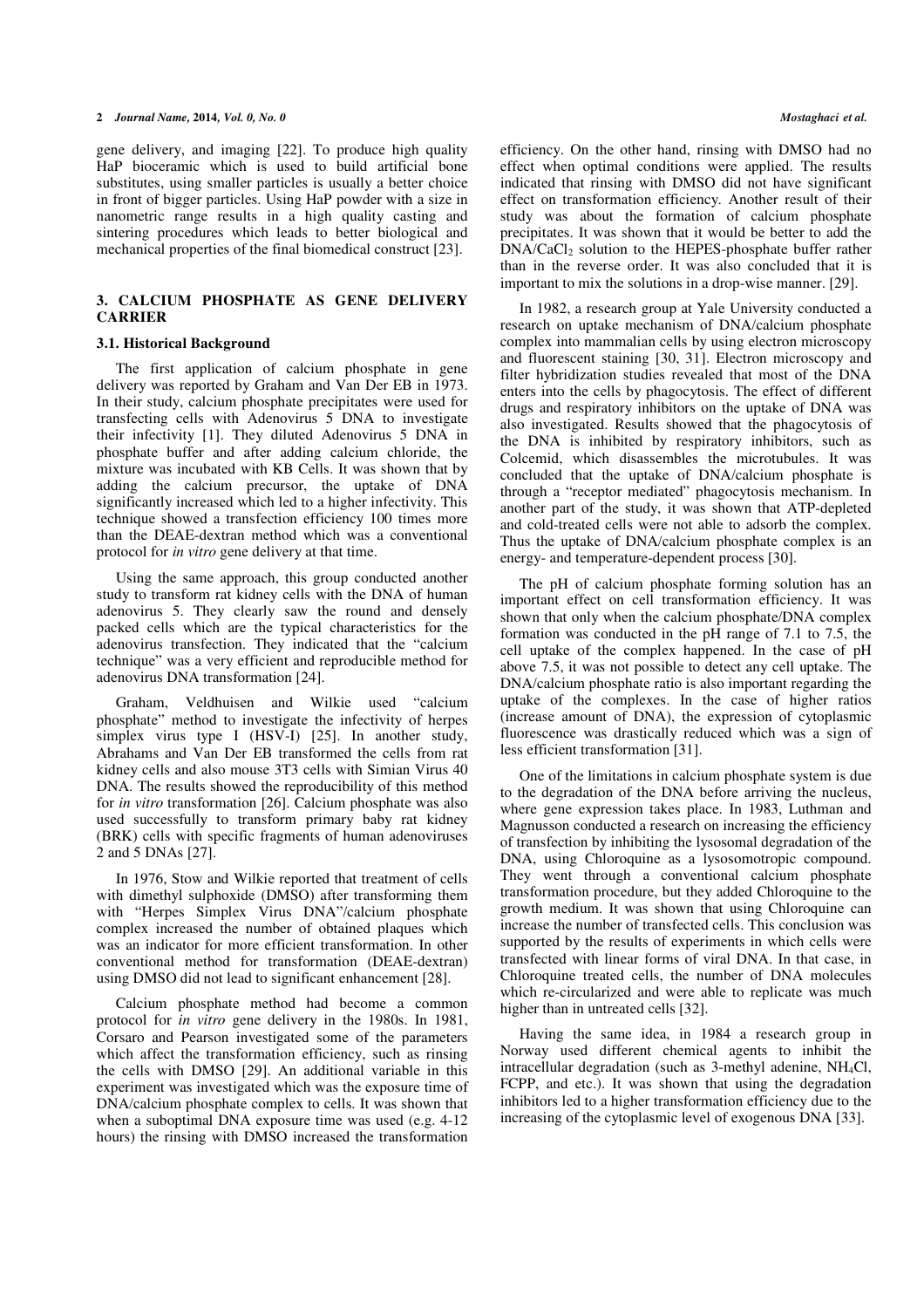In 1987, a new method for gene delivery with calcium phosphate system was introduced. The new concept was the gradual formation of DNA/calcium phosphate complexes in the cell culture medium during the incubation with the cells. It was shown that the crucial factors that affect the transfection efficiency were the pH of the buffer which was used for calcium phosphate precipitation (optimized pH was 6.95) and the  $CO<sub>2</sub>$  level during the incubation of the DNA with the cells. The amount and the form of DNA were shown to be important factors. The circular DNA can lead to a better transfection efficiency than the linear DNA, however the reason for this phenomenon was not clear at that time. This research indicated that the efficiency of this new transfection method was comparable to the efficiency of other common transfection systems (at the time of publication) [34].

In 1990, Orrantia and Chang investigated the intracellular distribution of DNA after the DNA/calcium phosphate complexes transported into the cells. Results showed that only a small fraction of internalized DNA could be found in the nucleus, where is the target for gene delivery. Investigating the nucleus materials revealed that the mouse cells retained 6.4% of internalized DNA while the human cells retained only 2.2%. It was realized that transfection with DNA/calcium phosphate has not high efficiency, partly because most of the endocytosed DNA is quickly degraded in the nucleus and excreted to the cytosol [35].

In 1994, O'Mahoney and Adams modified the transfection procedure introduced by Chen and Okayama in 1987 and indicated that they came up with a reliable and reproducible method with high transfection efficiency. They showed that the critical factor in their method is the preincubation time of the DNA/CaCl<sub>2</sub>/BES-buffered saline prior to addition to the cells. Using the optimum condition in their research led to 100% efficiency [36].

In 1996, a research was conducted on electrochemical properties of DNA/calcium phosphate complexes. The study focused on changing the zeta potential as a function of altering the pH of calcium phosphate and DNA/calcium phosphate precipitates. For calcium phosphate, the point of zero charge  $(pzc)$  and isoelectric point  $(iep)$  were found to be at pH 7.09 and 7.0, respectively. By adding the plasmid DNA, both *pzc* and *iep* points shifted to higher values of 7.18 and 7.15 [37].

In a forthcoming paper, it was revealed that the pH for the synthesis of DNA/calcium phosphate complexes and the concentration of DNA were the crucial factors which modulate the cell uptake. The results showed that optimum transfection efficiency occurred in the pH range close to the iep of DNA/calcium phosphate precipitates (pH 7.15). The zeta potentials of the calcium phosphate/DNA precipitates which were synthesized in the absence of DMEM and calf serum were determined to be in the range of 11 to 21 mV. Synthesis within these limits resulted in an efficient uptake of the DNA/calcium phosphate complexes [38].

In 2004, Jordan and Wurm conducted a survey on the protocols which were used previously for gene delivery with calcium phosphate particles. They stated that all different protocols which were mentioned in the literature are based on the same principle: a spontaneous precipitation of calcium phosphate which occurs in supersaturated solutions. Although a wide range of conditions can lead to the precipitation of calcium phosphate, high transfection efficiency is only obtained within a narrow range of optimized parameters [39].

### 3.2. Current Studies

Nanotechnology made new opportunities for the application of calcium phosphate in gene delivery. Studies have been conducted to show the feasibility of using calcium phosphate, in nano-metric particulate form, in gene delivery and optimizing the parameters.

In the University of Duisburg-Essen, multi-shell calcium phosphate/DNA particles were prepared. It was shown that by using multi-shell calcium phosphate/DNA nanoparticles the transfection efficiency was increased due to the protection of DNA against nuclease enzymes. The authors indicated that in contrast to conventional calcium phosphate, these particles could be stored for weeks without losing their transfection efficiency [40]. One of the limitations of conventional calcium phosphate transfection method is unbalancing of the intracellular calcium homeostasis. With the new multi-shell nanoparticles, it was shown that the intracellular calcium level remained in the standard range after transfection. This positive behavior can be an indication for a higher biocompatibility of these particles [41].

Hanifi et al. conducted research on the feasibility of using strontium and magnesium substituted calcium phosphate in gene delivery applications. A simple sol-gel method was recruited in their research. They obtained nanostructured calcium phosphate particles with a high specific surface area, and a high dissolution rate. The zeta potential was increased in comparison to non-doped calcium phosphate particles. It was indicated that due to the increased surface charge and solubility, these new system can increase the transfection efficiency [42, 43]. The multi-shell calcium phosphate carrying the pDNA encoded BMP-7 or VEGF-A proteins was also used to develop injectable cement for bone repair [44].

Recently there have been studies on using calcium phosphate in mixture with other materials in order to improve its capabilities as a gene delivery carrier. Stabilizing with bis-phosphonate [45] or glutamine-chitosan [46], coating with lipids [47-49], and association with Adenovirus [50-53] are some examples for this approach. In our recent study we functionalized the surface of calcium phosphate nanoparticles with aminosilane. We showed that aminosilane functionalization can change the pH boundary between two crystalline phases of calcium phosphate: brushite and HaP. We conducted gene delivery experiments using both types of nanoparticles and realized that using brushite nanoparticles led to a higher transfection efficiency, comparable to a commercial in vitro transfection reagent (Figure 1). These particles were biocompatible and did not show significant adverse toxic or immunogenic effects [54, 55].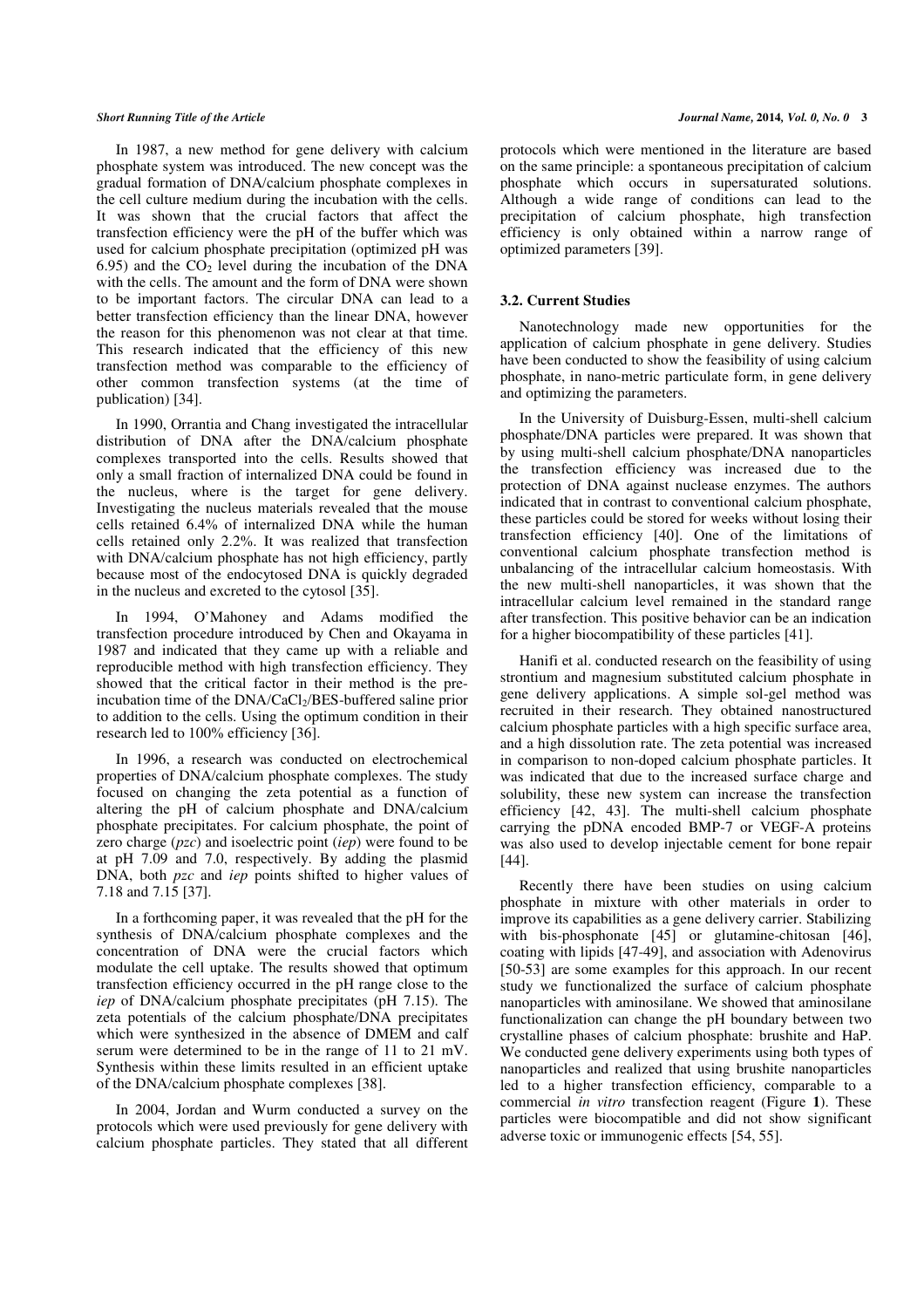#### 4 Journal Name, 2014, Vol. 0, No. 0 Mostaghaci et al.

Coupling of calcium phosphate with other polymers (sometimes cationic polymers) is another solution to use this bioceramic in gene delivery. Polyethylene glycol showed the capability to speed up the endosomal escape and as a result increase the transfection efficiency [56]. PLGA is another polymer which coupled with calcium phosphate in order to enhance its gene delivery capabilities [57, 58]. Linear polyethylene amine (PEI) was used to coat the calcium phosphate particles containing microRNA. More homogenous particles were produced due to the charge of the particles. Moreover, the results showed a significant increase in transfection efficiency [59]. Branched PEI was also used to modify the surface of hydroxyapatite nanoparticles used for siRNA delivery. The results indicated that the transfection efficiency was comparable with the commercial transfection reagents [60].



Figure 1: CLSM images of a) untreated A549 cells, b-d) A549 cells transfected with pAmCyan using b) modified Brushite NPs, c) modified HaP NPs, d) jetPRIME transfection reagent. Green: Fluorescent Protein, Blue: Cell nuclei, Red: Cell membrane. (Reprinted from [55] with the permission from ACS)

In order to increase the transfection efficiency or having more control on the movement of calcium phosphate gene delivery carriers, some groups coupled calcium phosphate with magnetic materials. Puddu et al. designed iron oxide doped tri calcium phosphate nanoparticles. They showed that it is possible to concentrate the particles and the bound pDNA in a specific point in the cell culture plate by applying the magnetic field. They did not observe a significant toxicity but they got localized increasing in gene transfection [61]. Other groups also reported this approach using different structures of calcium phosphate and different types of magnetic materials [62, 63].

### 3.3. In vivo Studies

There has been some efforts to use calcium phosphate for in vivo gene delivery. Because of the structural similarities, bone tissue is always considered as the best target for calcium phosphate to deliver drug or oligonucleotides.

However, some studies also conducted in order to use calcium phosphate as a systemic gene delivery carrier. Here, we briefly review the recent *in vivo* applications of calcium phosphate-based gene delivery carriers.

Localized gene therapy for treatment of bone defects is one of the main applications of in vivo gene delivery with calcium phosphate. Krebs et al. developed alginate-based injectable scaffold contained calcium phosphate nanoparticles which condensed a pDNA encoding an osteoconductive protein (BMP-2). Using mice models, they showed that it is possible to have an efficient bone regeneration using this method [64]. In another study a tissue engineering scaffold made of collagen and calcium phosphate was used to stimulate bone formation by transfecting cells with VEGF pDNA. It was shown that this system can be used for localized gene delivery without the need for additional gene delivery vector. Sustained release of pDNA was an important advantage for this system [65].

Other than bone, using calcium phosphate for gene delivery to other tissues have been also investigated. In one study, the application of PEGylated lipid-coated calcium phosphate nanoparticles for systemic delivery of siRNA was investigated. The results showed a very good bio-distribution of the labeled siRNA [66]. Using the same approach, in another study the accumulation of lipid/calcium phosphate nanoparticles in the cancerous lymph nodes were observed after intravenous injection of these particles. The system was carrying a fluorescent cDNA which expressed in the lymph nodes [67]. Lee et al. stabilized calcium phosphate nanoparticles with a conjugate of dopa and hyaluronic acid and used these particles for systemic delivery of siRNA. Higher intratumoral accumulation of siRNA and improved gene silencing were observed as a result of this approach [68].

# 4. CONCLUSION

 In biomedical engineering, calcium phosphate has an especial place because of its biocompatibility and easy preparation procedure. The capability of this material for DNA condensation makes it a potential choice as gene delivery carrier. Calcium phosphate nanoparticles are able to condense DNA and take it into the target cells. This system is recognized as one of the highly appealing systems for in vitro gene delivery.

Calcium phosphate system still have some problems which should be considered in future studies. If calcium phosphate/DNA complex degraded in the blood circuit, it could not be used in most of the clinical gene delivery applications. The other problem is the low transfection efficiency of calcium phosphate system, which currently limits the application of this system. Different transfection efficiencies for calcium phosphate system have been reported which is mostly due to the instability of calcium phosphate in aqueous solutions. Once these problems are overcome, the excellent biocompatibility and biodegradability of calcium phosphate could lead to more applications of this system in vitro and in vivo.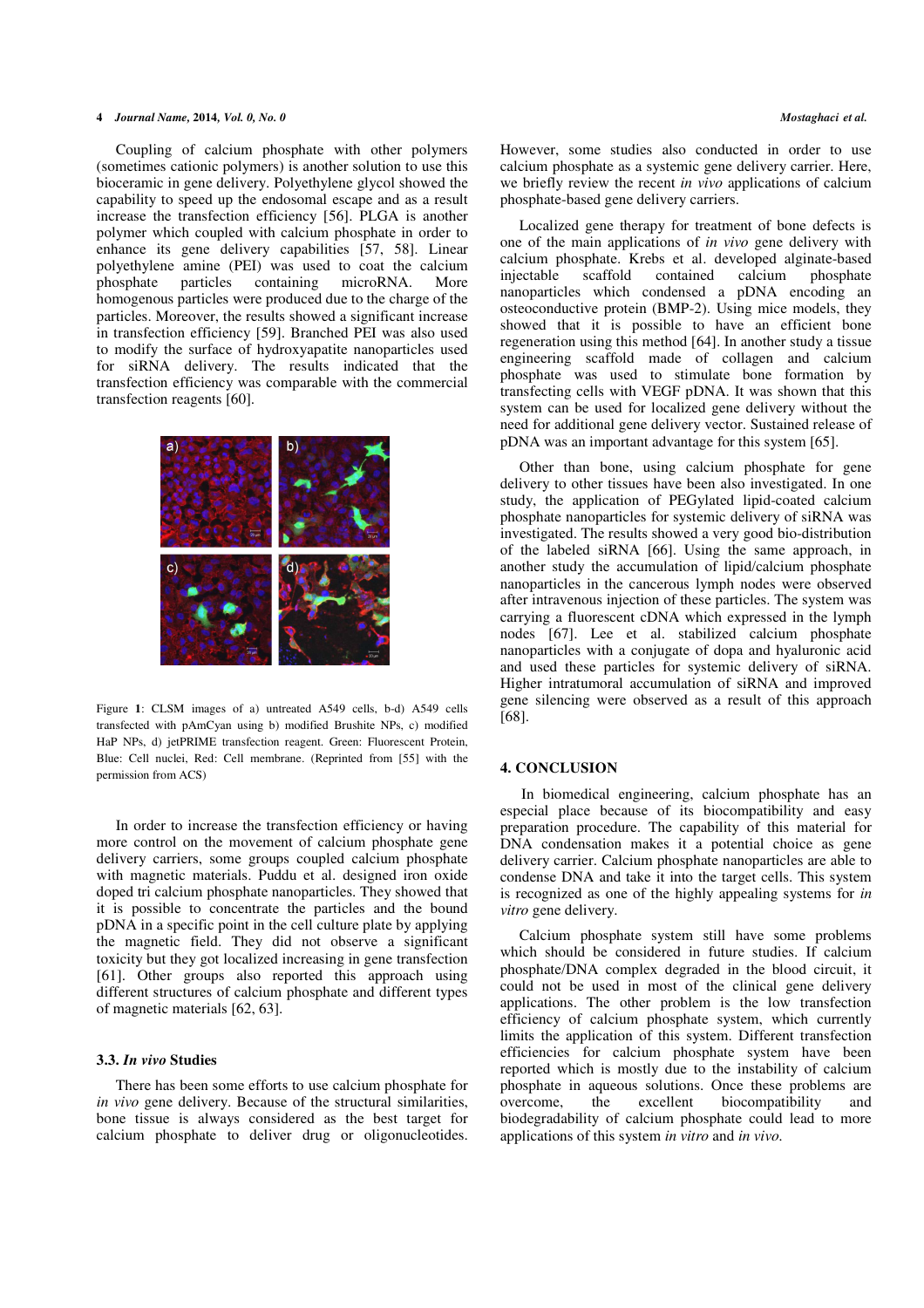#### **REFERENCES**

- [1] Graham FL and Van Der EB AJ. New Technique for Assay of Infectivity of Human Adenovirus 5 DNA. Virology 1973. 52(2): 456-467.
- [2] Pardun K, et al. Mixed zirconia calcium phosphate coatings for dental implants: Tailoring coating stability and bioactivity potential. Mat Sci Eng C-Mater 2015. 48(337-346.
- [3] Yokota S, et al. Evaluation of Thin Amorphous Calcium Phosphate Coatings on Titanium Dental Implants Deposited Using Magnetron Sputtering. Implant Dent 2014. 23(3): 343-350.
- [4] Kim S, Jung UW, Lee YK, and Choi SH. The effect of calcium phosphate bone substitute on defect resolution around a roughsurfaced dental implants in dogs. J Biomed Mater Res B 2011. 99B(1): 21-26.
- [5] Pietruska M, et al. Four-year results following treatment of intrabony periodontal defects with an enamel matrix derivative alone or combined with a biphasic calcium phosphate. Clin Oral Invest 2012. 16(4): 1191-1197.
- [6] Lee MJ, Kim BO, and Yu SJ. Clinical evaluation of a biphasic calcium phosphate grafting material in the treatment of human periodontal intrabony defects. J Periodontal Implan 2012. 42(4): 127-135.
- [7] Struillou X, et al. Treatment of periodontal defects in dogs using an injectable composite hydrogel/biphasic calcium phosphate. J Mater Sci-Mater M 2011. 22(7): 1707-1717.
- [8] Friedmann A, Gissel K, Konermann A, and Gotz W. Tissue reactions after simultaneous alveolar ridge augmentation with biphasic calcium phosphate and implant insertion-histological and immunohistochemical evaluation in humans. Clin Oral Invest 2015. 19(7): 1595-1603.
- [9] Sato I, et al. Histological evaluation of alveolar ridge augmentation using injectable calcium phosphate bone cement in dogs. J Oral Rehabil 2009. 36(10): 762-769.
- [10] Sugawara A, et al. Histopathologic reaction of a calcium phosphate cement for alveolar ridge augmentation. J Biomed Mater Res 2002. 61(1): 47-52.
- [11] Begam H, Mandal S, Chanda A, Mukherjee J, and Nandi SK. Effect of Zinc Doping on Biological Properties of Biphasic Calcium Phosphate Ceramics in Orthopaedic Animal Model. T Indian Ceram Soc 2014. 73(4): 284-292.
- [12] Palaniappan N, Inwati GK, and Singh M. Biomaterial Co-Cr-Mo Alloys Nano Coating Calcium Phosphate Orthopedic Treatment. Iop Conf Ser-Mat Sci 2014. 64(
- [13] Van der Stok J, et al. Properties of commonly used calcium phosphate cements in trauma and orthopaedic surgery. Injury 2013. 44(10): 1368-1374.
- [14] Eppley B. Development and clinical results of calcium phosphate materials for cranial and maxillofacial surgery. Rev Chir Orthop 2000. 86(5): 520-521.
- [15] Klammert U, et al. 3D powder printed calcium phosphate implants for reconstruction of cranial and maxillofacial defects. J Cranio Maxill Surg 2010. 38(8): 565-570.
- [16] Urkmez AS, Clark SG, Wheeler MB, Goldwasser MS, and Jamison RD. Evaluation of chitosan/biphasic calcium phosphate scaffolds for maxillofacial bone tissue engineering. Macromol Symp 2008. 269(100-105.
- [17] Nagineni VV, et al. Silicate-Substituted Calcium Phosphate Ceramic Bone Graft Replacement for Spinal Fusion Procedures. Spine 2012. 37(20): E1264-E1272.
- [18] Majid K, Tseng MD, Baker KC, Reyes-Trocchia A, and Herkowitz HN. Biomimetic calcium phosphate coatings as bone morphogenetic protein delivery systems in spinal fusion. Spine J 2011. 11(6): 560-567.
- [19] Hui CFF, et al. Low-Intensity Pulsed Ultrasound Enhances Posterior Spinal Fusion Implanted with Mesenchymal Stem Cells-Calcium

Short Running Title of the Article  $J$ ournal Name, 2014, Vol. 0, No. 0 5

Phosphate Composite Without Bone Grafting. Spine 2011. 36(13): 1010-1016.

- [20] Narayan RJ, et al. Nanostructured ceramics in medical devices: Applications and prospects. Jom-Us 2004. 56(10): 38-43.
- [21] Hench LL. Bioceramics from Concept to Clinic. J Am Ceram Soc 1991. 74(7): 1487-1510.
- [22] Epple M, et al. Application of calcium phosphate nanoparticles in biomedicine. J Mater Chem 2010. 20(1): 18-23.
- [23] Cao LY, Zhang CB, and Huang HF. Synthesis of hydroxyapatite nanoparticles in ultrasonic precipitation. Ceramics International 2005. 31(8): 1041-1044.
- [24] Graham FL and Van Der EB AJ. Transformation of Rat Cells by DNA of Human Adenovirus-5. Virology 1973. 54(2): 536-539.
- [25] Graham FL, Veldhuis.G, and Wilkie NM. Infectious Herpesvirus DNA. Nature-New Biol 1973. 245(148): 265-266.
- [26] Abrahams PJ and Van Der Eb AJ. In vitro transformation of rat and mouse cells by DNA from simian virus 40. J Virol 1975. 16(1): 206-9.
- [27] Van Der EB AJ, Mulder C, Graham FL, and Houweling A. Transformation with Specific Fragments of Adenovirus Dnas .1. Isolation of Specific Fragments with Transforming Activity of Adenovirus-2 and 5 DNA. Gene 1977. 2(3-4): 115-132.
- [28] Stow ND and Wilkie NM. Improved Technique for Obtaining Enhanced Infectivity with Herpes-Simplex Virus Type-1 DNA. J Gen Virol 1976. 33(Dec): 447-458.
- [29] Corsaro CM and Pearson ML. Enhancing the Efficiency of DNA-Mediated Gene-Transfer in Mammalian-Cells. Somat Cell Genet 1981. 7(5): 603-616.
- [30] Loyter A, Scangos G, Juricek D, Keene D, and Ruddle FH. Mechanisms of DNA Entry into Mammalian-Cells .2. Phagocytosis of Calcium-Phosphate DNA Coprecipitate Visualized by Electron-Microscopy. Exp Cell Res 1982. 139(1): 223-234.
- [31] Loyter A, Scangos GA, and Ruddle FH. Mechanisms of DNA Uptake by Mammalian-Cells - Fate of Exogenously Added DNA Monitored by the Use of Fluorescent Dyes. P Natl Acad Sci-Biol 1982. 79(2): 422-426.
- [32] Luthman H and Magnusson G. High-Efficiency Polyoma DNA Transfection of Chloroquine Treated-Cells. Nucleic Acids Res 1983. 11(5): 1295-1308.
- [33] Ege T, Reisbig RR, and Rogne S. Enhancement of DNA-Mediated Gene-Transfer by Inhibitors of Autophagic-Lysosomal Function. Exp Cell Res 1984. 155(1): 9-16.
- [34] Chen C and Okayama H. High-Efficiency Transformation of Mammalian-Cells by Plasmid DNA. Mol Cell Biol 1987. 7(8): 2745-2752.
- [35] Orrantia E and Chang PL. Intracellular-Distribution of DNA Internalized through Calcium-Phosphate Precipitation. Exp Cell Res 1990. 190(2): 170-174.
- [36] Omahoney JV and Adams TE. Optimization of Experimental-Variables Influencing Reporter Gene-Expression in Hepatoma-Cells Following Calcium-Phosphate Transfection. DNA and cell biology 1994. 13(12): 1227-1232.
- [37] Yang YW and Yang JC. Characterization of Calcium Phosphate as a Gene Carrier (I): Electrochemical Properties. Drug Delivery 1996. 3(173-179.
- [38] Yang YW and Yang JC. Characterization of Calcium Phosphate as a Gene Carrier (II): Zeta Potential and DNA Transfection. Drug Delivery 1996. 3(181-186.
- [39] Jordan M and Wurm F. Transfection of adherent and suspended cells by calcium phosphate. Methods 2004. 33(2): 136-143.
- [40] Sokolova VV, Radtke I, Heumann R, and Epple M. Effective transfection of cells with multi-shell calcium phosphate-DNA nanoparticles. Biomaterials 2006. 27(16): 3147-53.
- [41] Neumann S, Kovtun A, Dietzel ID, Epple M, and Heumann R. The use of size-defined DNA-functionalized calcium phosphate